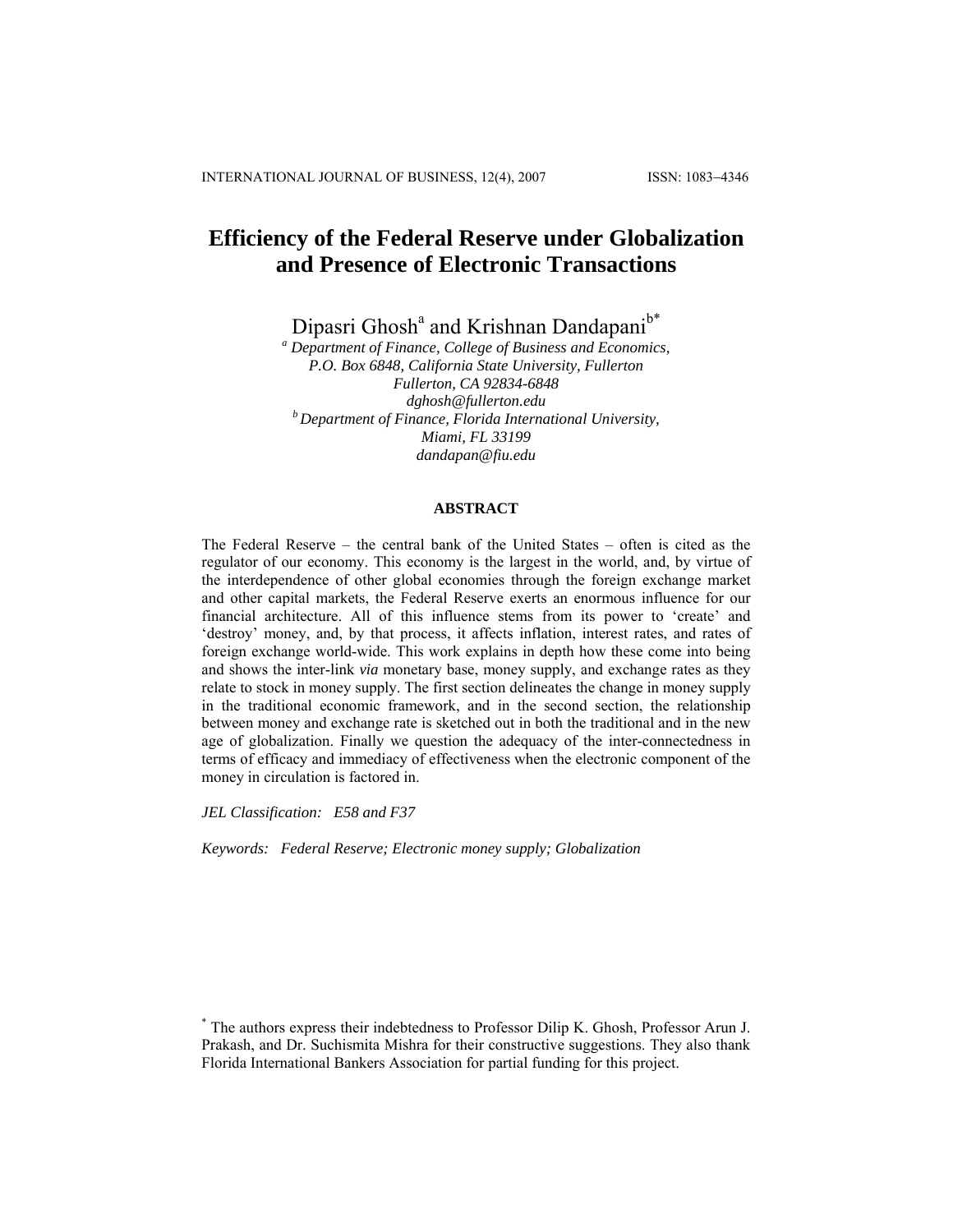## **I. INTRODUCTION**

The Federal Reserve (the Fed, in shorthand) is the monetary policy arm for the U.S. economy. By its almost exclusive power to "create" and "destroy" money stock, it can regulate the flow of money supply for the economy, and, by this regulative flow of the money supply, it can moderate and/or control major economic variables in the economy. These major variables are interest rates, inflation rates, and exchange rates. Money traditionally means coins and currencies well as checks and check-type instruments the consumers and business houses have been using. However, The Federal Reserve Bank of Chicago recently notes, "in recent years, however, consumers seem to be changing their minds. Cash and checks are still widely used. Currency is used for the vast majority of payments, mainly for smaller purchases, and checks are the payment choice for about 10 percent of transactions each year, but the percentage of transactions done electronically is growing dramatically. The important role of electronic payments can be seen by looking at the value of payment transactions. Electronic payments account for more than 90 percent of the dollar value of transactions. This growth is made possible by electronic payment networks, which move funds in and out of accounts using electronic messages. Electronic payment systems range from the nowfamiliar automated teller machines (ATM) to Internet bill payments. This essay discusses the different types of electronic payment systems and looks at the future of electronic money." This phenomenon needs a close-up look at the money flow and its control on the economy or economies.

 Various scholars (Boorman and Havrilesky (1973), de Leeuw (1965), Meigs (1962), Bernanke and Kuttner (2005), Bullard and Waller (2004), Demiralp and Jorda (2004), Fand (2004), and so on) have made early attempts to explain the controlling mechanism of the Fed and have given guidance as to how to construct a framework for analytical discussion on the Federal Reserve's tools, techniques, and efficacy of policy decision. In the next section (Section II) we present the increase or decrease of money supply effected by this monetary authority in the traditional structure of analysis, and then we examine the efficacy of the controlling and regulating power of the Fed when we factor in velocity of circulation of money in the electronic transaction conduits. In Section III, we bring out the relationship amongst interest rates, inflation rates, and exchange rates without and with the reality of electronic funds transfer for the United States. In Section IV, we conclude with some observations.

#### **II. MONETARY STRUCTURE**

For any modern economy, and certainly for the United States in the traditional framework, the money supply is anchored in its monetary base (MB, also known as high power money). It is defined as follows:

$$
MB = RT + CC,
$$
 (1)

where RT stands for total reserves held by commercial banks, partly as a mandate from the Federal Reserve and partly as a matter of prudence, and CC measures the coins and currency in circulation. Note that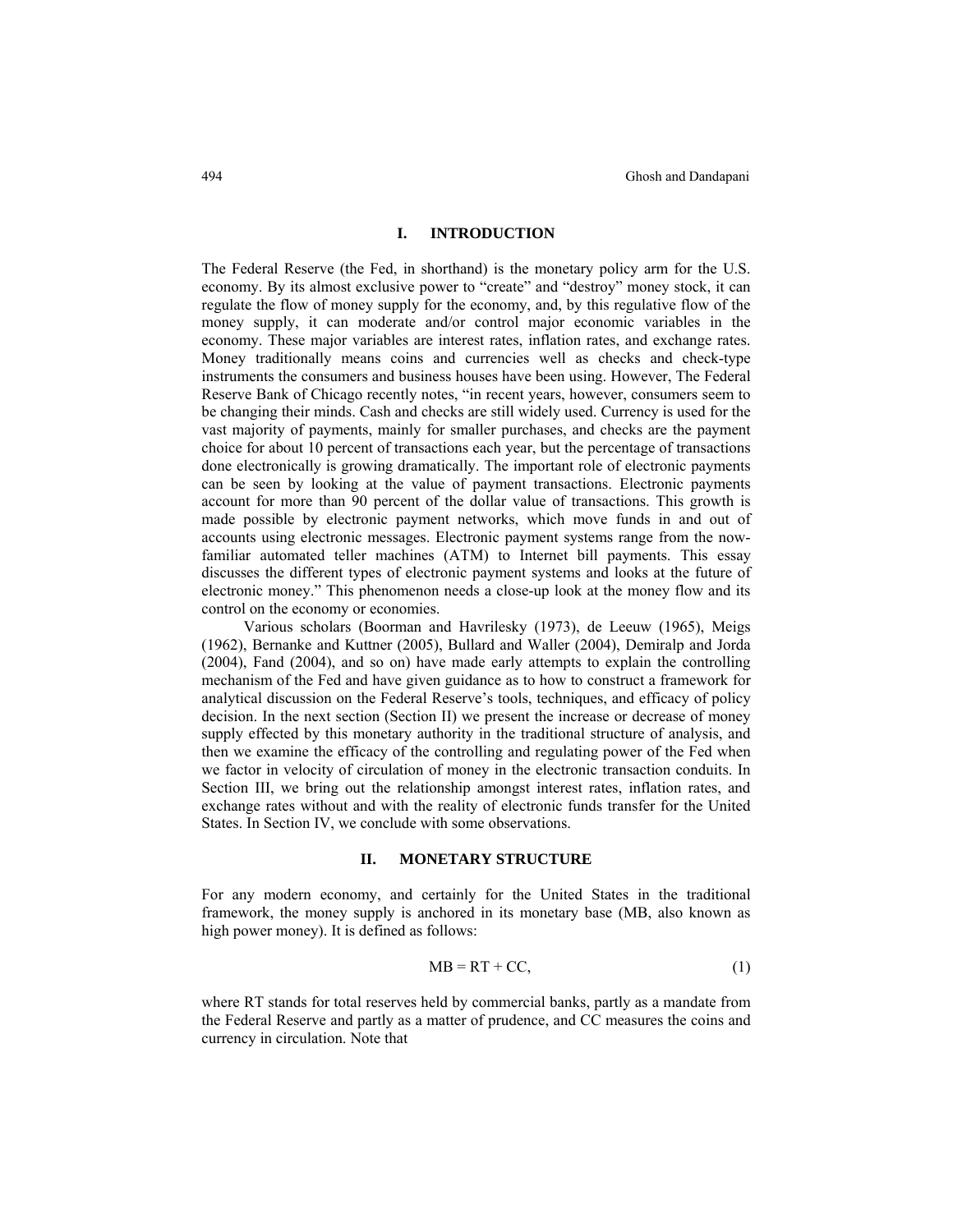$$
RT = RR + RE
$$
 (2)

Here RR means required reserves held by banks as a mandate from the central bank, and RE stands for excess reserves banks hold as a matter of prudence and as revenuegenerating amounts for inter-bank loans at *federal funds rate*. Since banks maintain two types of deposit liabilities – demand deposits (DD) such as checking accounts and time deposits (TD) such as savings accounts – the central authority (the Fed) requires that each bank must maintain a fraction of each type of deposit either in the bank's own vault or in the district Federal Bank or in a corresponding bank or any combination thereof. That means,

$$
RR = RRD + RRT
$$
 (3)

Here  $RR<sub>D</sub>$  and  $RR<sub>T</sub>$  refer respectively to required reserves on demand deposits and time deposits. Let  $r_D$  (say, 8 percent) be the required reserve ratio on demand deposits (DD) and  $r<sub>T</sub>$  (say, 3 percent) be the required reserve ratio on time deposits (TD). That is,

$$
r_D = RR_D / DD
$$
 (4A)  

$$
r_T = RR_T / TD
$$
 (4B)

Putting (3) and (4A- 4B) into (2), we get then:

$$
RT = r_D \cdot DD + r_T \cdot TD \tag{5}
$$

 We also introduce some behavioral assumptions on household behavior and bank practice as follows:

$$
TD = \alpha \cdot DD \tag{6}
$$

$$
RE = \beta \cdot DD \tag{7}
$$

It all means that, for every dollar deposited in demand deposit, the representative household puts  $\alpha$ . DD(say,  $\alpha = 0.3$ ) into time deposit. In more common language, it is being stated that, when the household puts \$1,000 in a checking account (demand deposit), it puts \$300 in a savings account (time deposit) as a practice of behavioral normality or as a desired asset allocation decision. Similarly, it is postulated that, for every dollar in demand deposit, the bank on its own keeps  $RE = \beta$ . DD as excess reserves where β is a fraction (such as  $β = 0.12$ ). We further assume that the typical household keeps a fraction of its checking account deposits into coins and currency holding. Let this coins and currency holding be as follows:

$$
CC = \gamma \cdot DD,\tag{8}
$$

where  $\gamma$  (say, 0.03) is that fraction.

Substitute  $(5)$ ,  $(6)$ ,  $(7)$ , and  $(8)$  into  $(2)$ , and obtain the following:

$$
RT = (r_D + \alpha \cdot r_T + \beta) \cdot DD
$$
 (9)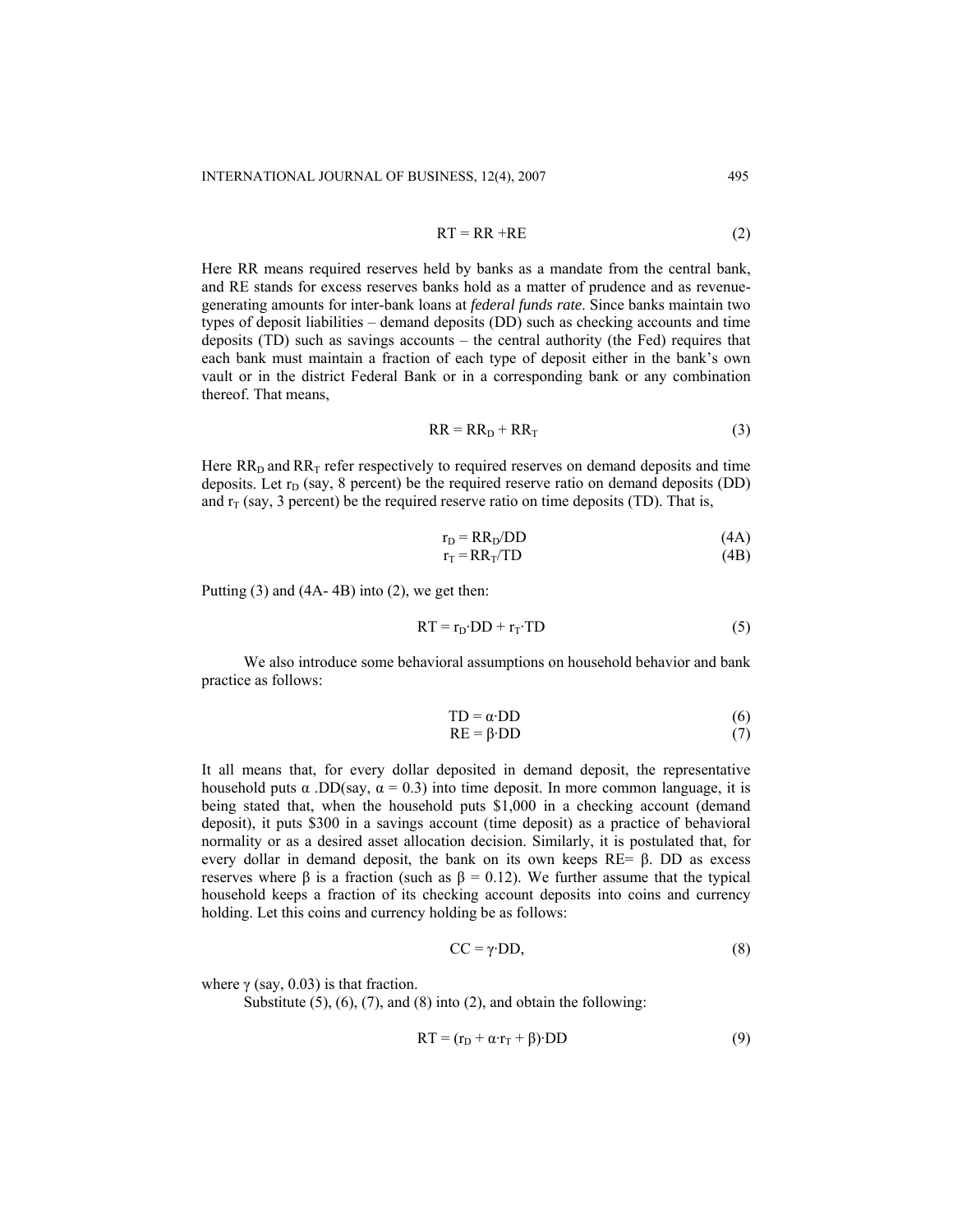Now plug in (8) and (9) into (1) to get the following:

$$
MB = (r_D + \alpha \cdot r_T + \beta + \gamma) \cdot DD \tag{10}
$$

In the U.S. economy we compute different monetary aggregates or money stocks such as M1, M2, M3, and L. For your convenience in analytical examination, we take M2, which is defined as follows:

$$
M2 = DD + TD + CC \tag{11}
$$

Now the insertion of (6) and (8) into (11) yields:

$$
M2 = (1 + \alpha + \gamma) \cdot DD \tag{12}
$$

Equations (10) and (12) together then result in the following expression:

$$
M2 = \{(1 + \alpha + \gamma)\}/[(r_D + \alpha.r_T + \beta + \gamma)] \cdot MB = \mu \cdot MB \tag{13}
$$

This expression (13) is where we see the link between monetary base and money supply.  $\{(1 + \alpha + \gamma)\}/[(r_D + \alpha.r_T + \beta + \gamma)] \equiv \mu$  is the money multiplier, and this multiplier is one of the areas in which the Fed exerts its power of influence, and it is embedded in this multiplier. Note the Fed has the power to change  $r<sub>D</sub>$  and  $r<sub>T</sub>$ , and, by doing that, it can increase ("create") and decrease ("destroy") money supply, everything else remaining unchanged. An increase (decrease) in  $r<sub>D</sub>$  and/or  $r<sub>T</sub>$  can trigger a decrease (increase) in money supply.

 How often does the Fed manipulate these required ratios? Empirical evidence suggests that very infrequently these tools are used, but, if they are used, they are very effective in changing the money supply. That revelation then takes us to the exploration of the more frequently-used tool in the control kit in the hands of the Federal Reserve, and this is the federal funds rate  $(i_F)$ . What is the federal funds rate, and how does it affect the money supply and other financial variables?

 Recall we noted excess reserves that banks choose to maintain – the reserves held beyond the required reserves. There are two reasons why banks hold excess reserves. First, since deposits fluctuate significantly and sometimes unpredictably, to cope with these scenarios, prudent bank management dictates that banks hold more reserves than required reserves just like households keep more money in the checking account than required to pay expected bills. Secondly, excess reserves, it should be noted, are not idle non-interest bearing assets in a real sense. In financial markets some banks virtually are in shortage to maintain required reserves, and these banks borrow from others banks with excess reserves. The rate charged on these actively-traded reserve funds is the federal funds rate. The Federal Reserve manages this rate, and, through this manipulation, it sends a signal in the market for other interest rates to follow the suit.

Expression (13) can be re-written as follows:

$$
M2 = \{(1 + \alpha + \gamma)\}/[(r_D + \alpha.r_T + \beta + \gamma)] \cdot f(i_M - i_F),
$$
\n(14)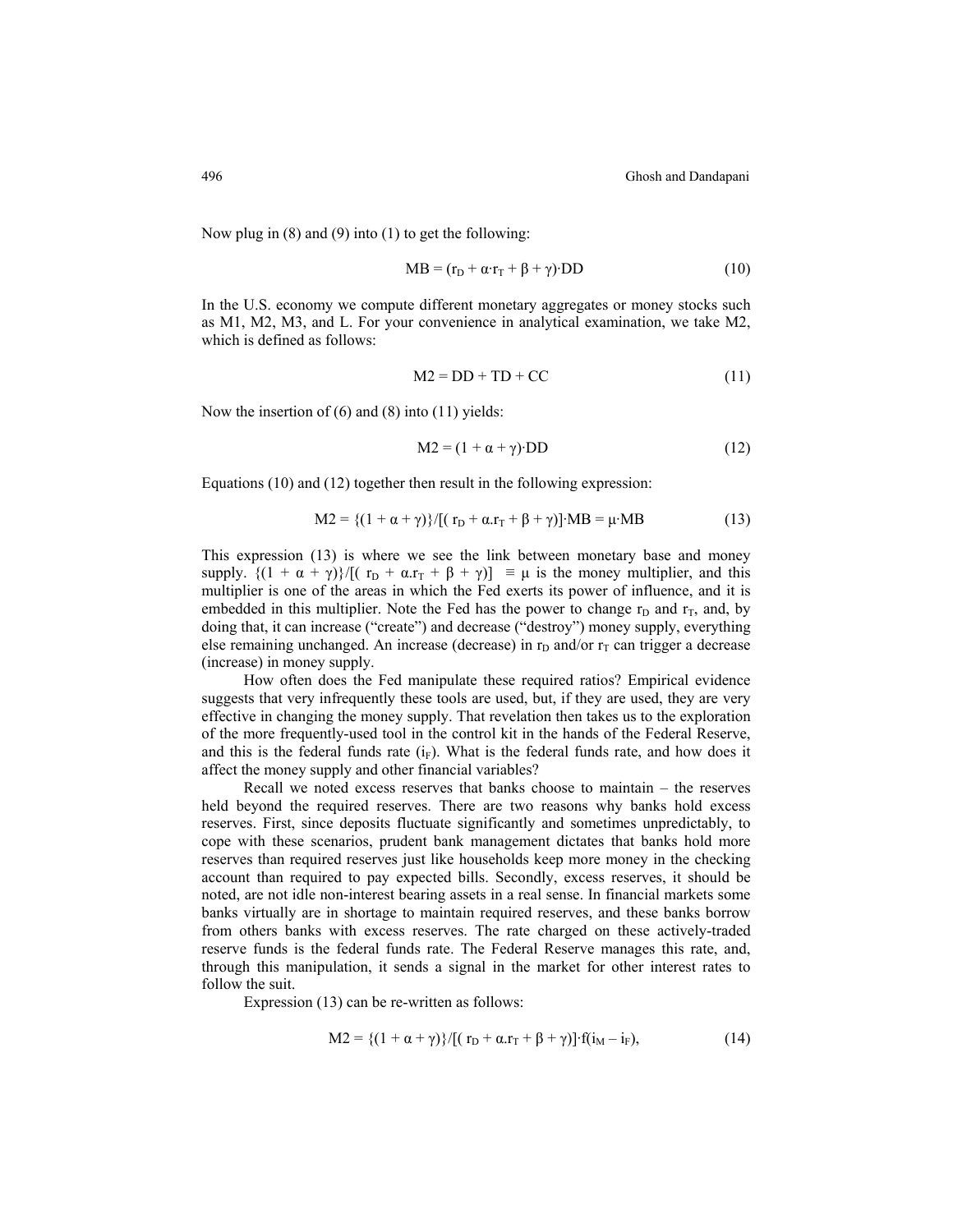where MB =  $f(i_M - i_F)$ , Here  $i_M$  the market rate of interest rate, and  $f'(·) > 0$ . A rise in the federal funds rate makes the cost of money higher, and the availability of credit gets squeezed. The spectrum of interest rates tend to move along with the change in federal funds rate, and money becomes tight. The opposite scenario on federal funds rate going down eases up the credit market and other interest rates follow the direction of federal funds move. The Federal Reserve has another tool to affect and regulate money supply, and it is the discount rate  $(i_D)$ , the rate at which a bank can borrow from the Federal Reserve after satisfying a few conditions. A drop in  $i<sub>D</sub>$  causes the money supply to increase, and a rise in  $i<sub>D</sub>$  causes the money supply to dwindle.

We now bring out further the following identities:

$$
RT = RR + RE
$$
 (2)  

$$
RT = RU + RB
$$
 (15)

Here RU and RB stand for unborrowed and borrowed reserves. From (2) and (15), we can easily note that:

$$
RU = RR + RE - RB = RR + RF,
$$
\n(16)

where  $RF \equiv RE -RB$  stands for free reserves. In the existing literature (see, among others, Boorman and Havrilesky (1973) and Meigs (1972)), we have also the concept of unborrowed monetary base as:

$$
MBU = MB - RB \tag{17}
$$

and

$$
RB = g(iM - iD)
$$
 (18)

where  $g'(.) > 0$ . Now it is obvious that M2 can be re-expressed as follows:

$$
M2 = \{(1 + \alpha + \gamma)\}/[(r_D + \alpha.r_T + \beta + \gamma)] \cdot f(i_M - i_F)
$$
  
= \{(1 + \alpha + \gamma)\}/[(r\_D + \alpha.r\_T + \beta + \gamma)] \cdot (MBU + g(i\_M - i\_D) (19)

Open market operations – that is, buying and selling of Government securities in the open markets – by the Fed affects the price of the securities and thereby leads the rates of interest in the opposite direction. Open market sales make the securities prices go downward and interest rates upward. Open market purchases do exactly the opposite. Open market operations are more commonly and frequently used tool employed by the Fed, and they affect  $i_M$  in (14) and thus the economy's stock of money.

Given a downward-sloping demand for money, enunciated by Keynes (1936) and further explained by Tobin (1958) in his classic explanation of liquidity preference as a behavior toward risk, and a normal upward-sloping supply curve of money, the equilibrium interest rate is a simple reality. In a given situation of equilibrium, if it is perturbed by an increase (decrease) in money supply by any of the Federal Reserve's policy tools, interest rate moves to a lower (higher) level. That signifies an inverse relation between interest rate and money supply. The next question then is: how are interest rate and inflation rate related (Perez (2003))? Irving Fisher in his classic work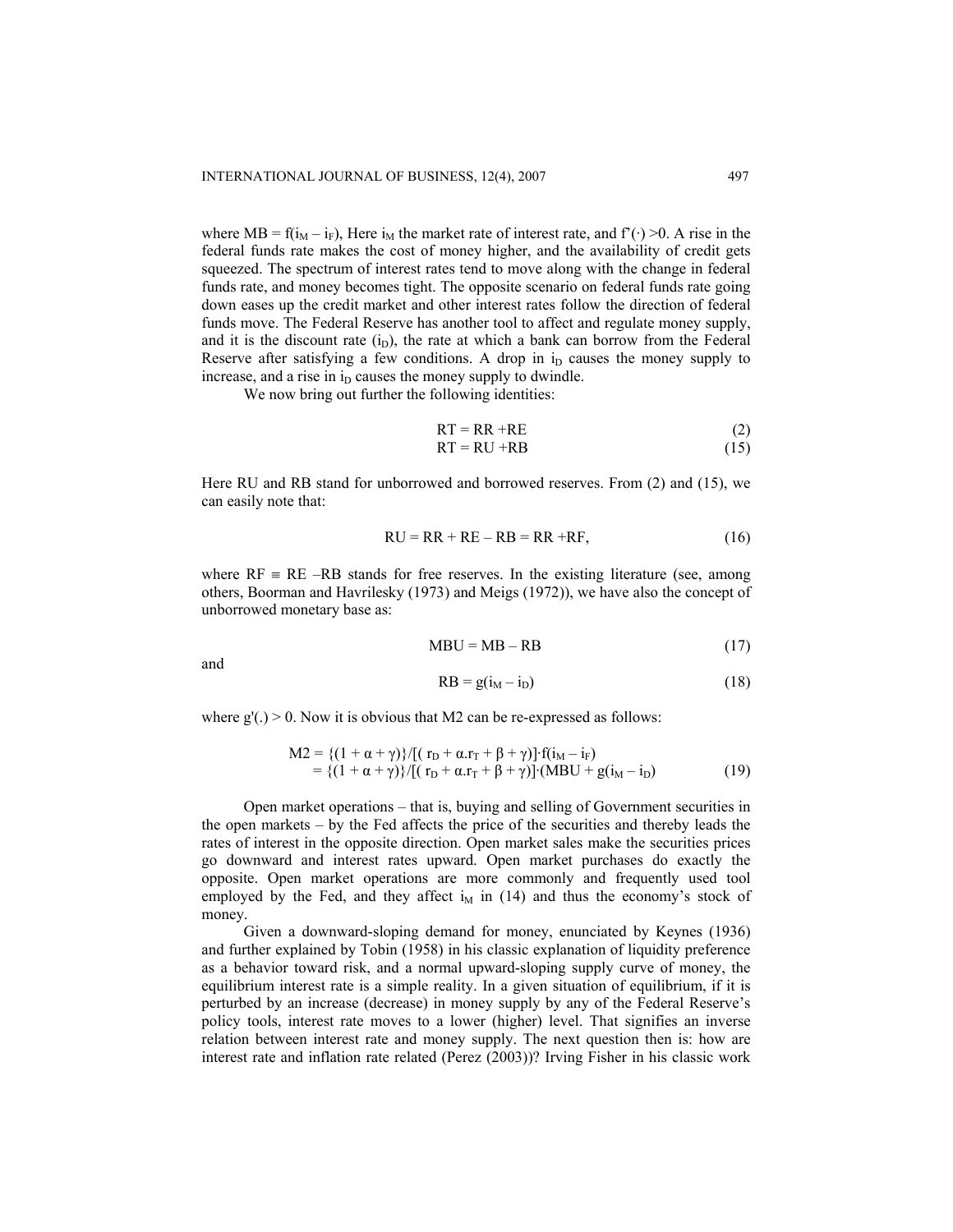has already shown the following relationship – the so-called Fisherian relationship-- as follows:

$$
1 + n = (1 + \rho)(1 + \pi),\tag{20}
$$

where n = nominal rate of interest,  $\rho$  = real rate of interest, and  $\pi$  = inflation rate. From (15), one easily derives:

$$
n = \rho + \pi + \rho \cdot \pi \tag{21}
$$

Assuming  $\rho \pi$  as negligible, the Fisherian relation is often expressed as:

$$
n = \rho + \pi \tag{22A}
$$

or

$$
n - \pi = \rho \tag{22B}
$$

To maintain the real rate unchanged or moved within an accepted range, the Federal Reserve often, as recently as a few weeks ago, raises nominal interest rate to contain or match any inflation increase. The Federal Reserve appears to have been often successful, at least in the short-run.

# **III. INTEREST RATE, INFLATION, AND EXCHANGE RATE**

We have already established a relationship between interest rate and inflation rate by using the Fisherian expression. Here we take a step forward by opening the economic frontiers and thus going beyond the closed economy that we have implicitly drawn in Section II. In this section, the open economic structure is used, and more of Fisher analysis is discussed. First, using a two-country framework (home and foreign), we extend the previous result of (22A) for both countries as follows:

Home country: 
$$
n^{H} = \rho^{H} + \pi^{H}
$$
 (23A)  
Foreign country: 
$$
n^{F} = \rho^{F} + \pi^{F}
$$
 (23B)

The superscripts H and F denote variables in the home country and foreign country, respectively. Note that by the celebrated factor price equalization theorem,  $\rho^H = \rho^F$  and hence (23A) and (23B), yield:

$$
\mathbf{n}^{\mathrm{H}} \cdot \mathbf{n}^{\mathrm{F}} = \boldsymbol{\pi}^{\mathrm{H}} \cdot \boldsymbol{\pi}^{\mathrm{F}} \tag{24}
$$

Equation (24) shows that interest rate differential between home country and the foreign country equals the inflation differential between these two countries. In more concrete terms, if the U.S interest rate is 5 percent and U.K's interest rate and inflation rate are 2 percent 7 percent, respectively, the U.S inflation rate is 10 percent. Evidence bears this relationship pretty well. Now, bring out Fisher's Quantity Theory of Money, which is as follows:

$$
P \cdot Q = M \cdot V,\tag{25}
$$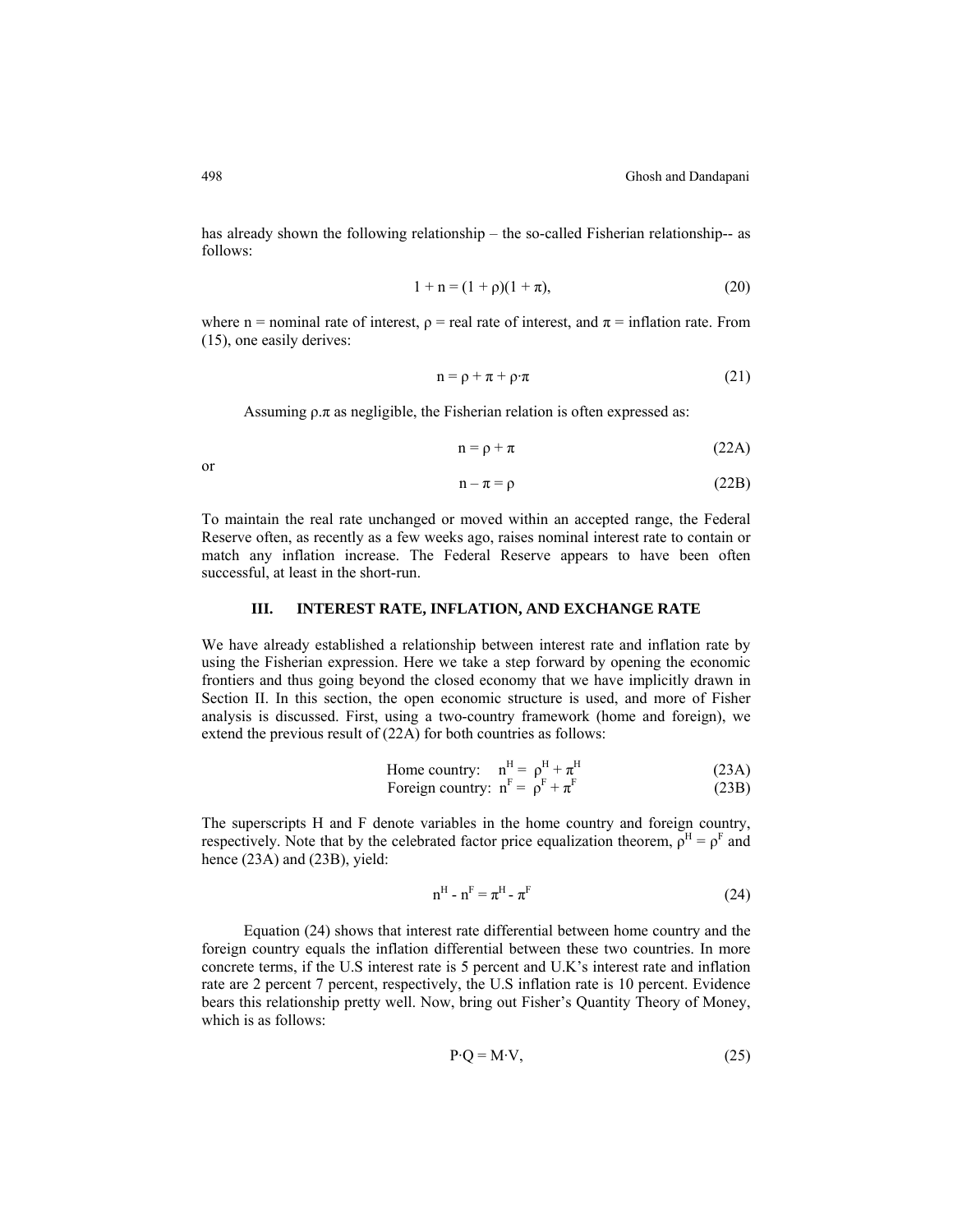where P stands for price level, Q for total output (GNP in physical units), M for money supply, and V for the velocity of circulation of money. Now attaching H and F for home country and foreign country, as before, we get (see Ghosh *et al* (2000) and Calvo  $(2001)$ :

$$
P^{H} \cdot Q^{H} = M^{H} \cdot V^{H} \tag{26A}
$$

and

$$
PF. QF = MFVF
$$
 (26B)

From (26A) and (26B), one easily gets:

$$
\frac{P^{H}}{P^{F}} = \frac{M^{H}V^{H}}{M^{F}V^{F}} \cdot \frac{Q^{F}}{Q^{H}}
$$
 (27)

From the purchasing power parity theorem, we further have the following result:

$$
E = \frac{P^H}{P^F}
$$
 (28)

Here E stands for the exchange rate of foreign currency in terms of domestic currency. Equations (27) and (28) now establish:

$$
E = \frac{P^{H}}{P^{F}} = \frac{M^{H}V^{H}}{M^{F}V^{F}} \cdot \frac{Q^{F}}{Q^{H}},
$$
\n(29)

whence:

$$
\frac{dE}{E} = \left(\frac{dM^H}{M^H} - \frac{dM^F}{M^F}\right) + \left(\frac{dV^H}{V^H} - \frac{dV^F}{V^F}\right) + \left(\frac{dQ^F}{Q^F} - \frac{dQ^H}{Q^H}\right) \tag{30}
$$

It is clear now that the percentage change in exchange rate  $(\frac{dE}{E})$  is equal to (i) home

country's percentage change in money supply *minus* the foreign country's percentage change in money supply *plus* (ii) percentage change in velocity of circulation of money supply in the home country *minus* percentage change in velocity of circulation of money supply in the foreign country *plus* (iii) percentage change in the foreign GNP *minus* that of the home country. In a stable economy and/or in the short-run, velocity remains virtually unchanged, and so the second term in the parenthesis in the right-hand side is considered negligible. Then it is evident that, other things remaining constant, the money supply and GNP change affect the exchange rate perceptibly. In other words, the Federal Reserve plays a crucial role in affecting exchange rate. From the purchasing power parity, it is evident again from (28) that the exchange rate change is equal to the inflation differential: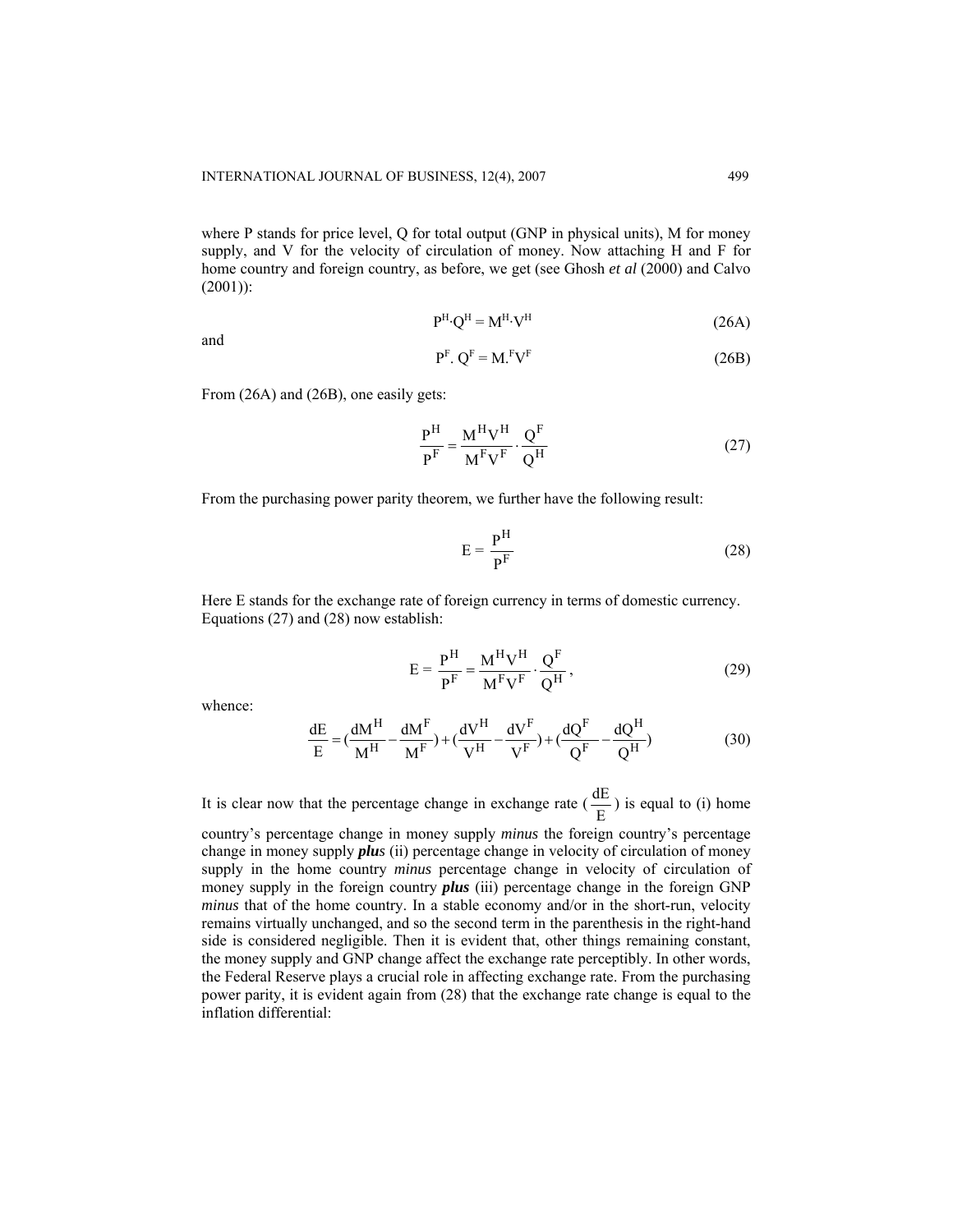500 Ghosh and Dandapani

$$
\frac{dE}{E} = \frac{dP^{H}}{P^{H}} - \frac{dP^{F}}{P^{F}},
$$
\n(31)

where  $\frac{d\mathbf{H}}{d\mathbf{H}}$ H  $\frac{dP^H}{P^H}$  is nothing but domestic inflation rate  $(\pi^H)$ , and  $\frac{dP^F}{P^F}$ P  $\frac{dP^{\text{F}}}{dE}$  is the foreign inflation rate  $(\pi^H)$ . Now, combining (31) with (24), we get the following fundamental result:

$$
nH - nF = \piH - \piF = \frac{dE}{E}
$$
 (32)

 Any deviation is an arena for the Federal Reserve to step in and take corrective action. In the foreign exchange market, the Fed sometimes engages in intervention – sterilized or non-sterilized, and regulation of money supply by the Fed is the basic power in the hand of this institution.

 In the traditional financial framework, the concepts discussed work well, and the controlling mechanism depicted shows the inter-connection of the tubes and tunnels of transmission. In the new age of electronic payments structure in the midst of on-going globalization process a further scrutiny of the analytical structure is warranted. In this context, we re-visit the paradigm posited and revise it somewhat in view of the Posner paper (2006) and Rubin's work (2005). So, first and foremost, we must modify (26A and  $(26B)$ ) as:

$$
P^H \cdot Q^H = M_t^H V_t^H + M_e^H V_e^H \tag{33A}
$$

$$
P^{F} \cdot Q^{F} = M_{t}^{H} V_{t}^{H} + M_{e}^{F} V_{e}^{F}, \qquad (33B)
$$

where  $M_t^H$  = stock of money flowing through the traditional route in the home economy, and the corresponding velocity of circulation is  $M_t^H$ .  $M_t^F$  and  $V_t^F$  are similarly the counterparts of the foreign economy.  $M_e^H$  and  $M_e^F$  are the money stocks circulating through electronic transfer conduits; and  $V_e^H$  and  $V_e^F$  are the velocity counterparts. Now performing similar exercises as before, we can modify (30) and derive the following expression:

$$
\frac{dE}{E} = (\lambda_t^H \frac{dM_t^H}{M_t^H} - \lambda_t^F \frac{dM_t^F}{M_t^F}) + (\lambda_e^H \frac{dM_e^H}{M_e^H} - \lambda_e^F \frac{dM_e^F}{M_e^F})
$$
\n
$$
+ (\lambda_t^H \frac{dV_t^H}{V_t^H} - \lambda_t^F \frac{dV_t^F}{V_t^F}) + (\lambda_e^H \frac{dV_e^H}{V_e^H} - \lambda_e^F \frac{dV_e^F}{V_e^F}) + (\frac{dQ^F}{Q^F} - \frac{dQ^H}{Q^H}),
$$
\n(34)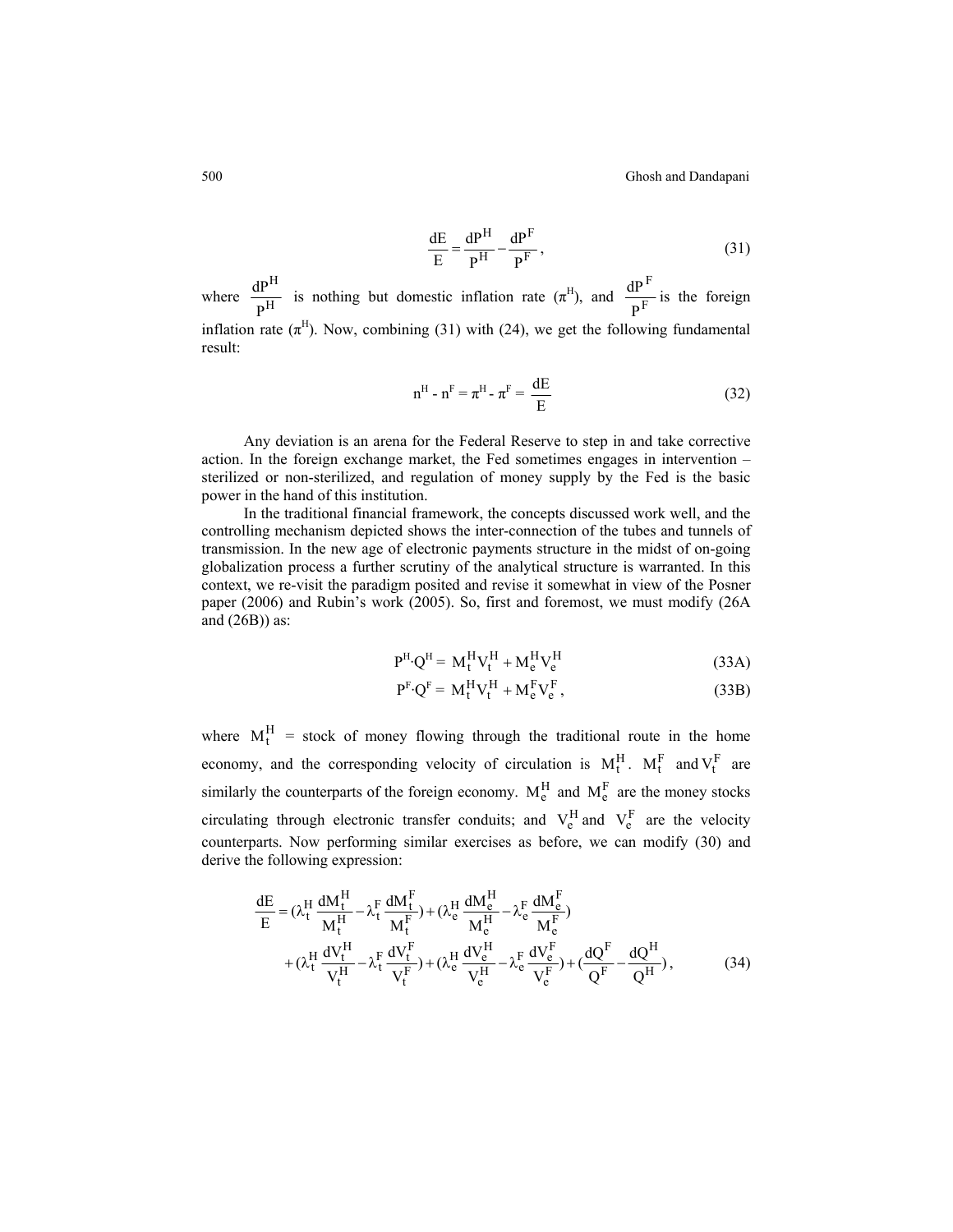where  $\lambda_t^H = \frac{M_t^H V_t^H}{M^H}$ , H  $\lambda_t^H \equiv \frac{M_t^H V_t^H}{M^H}, \ \lambda_t^F \equiv \frac{M_t^F V_t^F}{M^F},$ F  $\lambda_t^{\rm F} \equiv \frac{M_t^{\rm F} V_t^{\rm F}}{M^{\rm F}},~~ \lambda_e^{\rm H} \equiv \frac{M_e^{\rm H} V_e^{\rm H}}{M^{\rm H}},$ H  $\lambda_e^H = \frac{M_e^H V_e^H}{M^H}$ , and  $\lambda_e^F = \frac{M_e^F V_e^F}{M^F}$ . We must note that here  $M^H = M_t^H V_t^H + M_e^H V_{et}^H$  and  $M^F = M_t^F V_t^F + M_e^F V_e^F$ .

In the traditional framework, in the mature capitalistic economies, velocity of circulation of money remains virtually constant and definitely so on the short-run. However, in the era of globalization and electronic transfer situations, velocity of circulation of money (here,  $V_e^H$  and  $V_e^F$ ) are quite volatile, as rigorously pointed out by Schienkman (2006). Cross-listed cross-currency securities and arbitrage opportunities make the volatility vibrant, and impacts of these un-measurable changes make the central banks less powerful and tentative in policy positions. A recent paper by Mishra *et al* (2005) has brought liquidity in the three-moment capital asset pricing paradigm, and its ramification may not be captured by the Fed because of the speed of interactions in the assets markets.

### **IV. CONCLUDING REMARKS**

Theoretically, as it is evident, the Federal Reserve has a huge power to influence interest,, inflation, and exchange rates. In this analytical framework we assume the foreign variables as parameters, and their counteractive influences are fully ignored. Once those factors are brought into being, and, in this process of globalization and cross-listing of assets, almost non-stop trading world-wide, and gargantuan currency trading, it is not clear what the extent of the efficacy the Federal Reserve actually may have. Prakash and Ghosh (2005), Ghosh, Prakash, and Mishra (2006), and Ghosh, Ghosh, Mishra, and Bhatnager (2007) examine these issues against the backdrop of arbitrage and speculation in a microeconomic framework. When the aggregation is attempted, the macro-structure of our analysis may come into play. A good deal of empirical examination may be of further value in our effort to examine such efficacy, and therefore a follow-up study is warranted.

#### **REFERENCES**

- Bernanke, Ben S., and Kenneth N. Kuttner, 2005, "What Explains the Stock Market's Reaction to Federal Reserve Policy?," *The Journal of Finance*, Vol. 60, No. 3, pp. 1221-1257
- Boorman, John T., and Thomas M. Havrilesky, 1973, *Money Supply, Money Demand, and Macroeconomic Models*, Allyn and Bacon.
- Bullard, James, and Christopher J. Waller, 2004, "Central Bank Design in General Equilibrium," *The Journal of Money, Credit and Banking*, Vol. 36, No. 3, pp. 95- 113.
- Calvo, Guillermo A., 2001, "Capital Markets and Exchange Rate with Special Reference to the Dollarization Debate in Latin America, *The Journal of Money, Credit and Banking*, Vol. 33, No. 3, pp. 312-334.
- De Leeuv, Frank, 1995, "A Model of Financial Behavior," *The Brookings Quarterly Econometric Model of the United States*, James S. Duesenberry et al, eds. Chicago: Rand McNally & Co., pp.465-532.